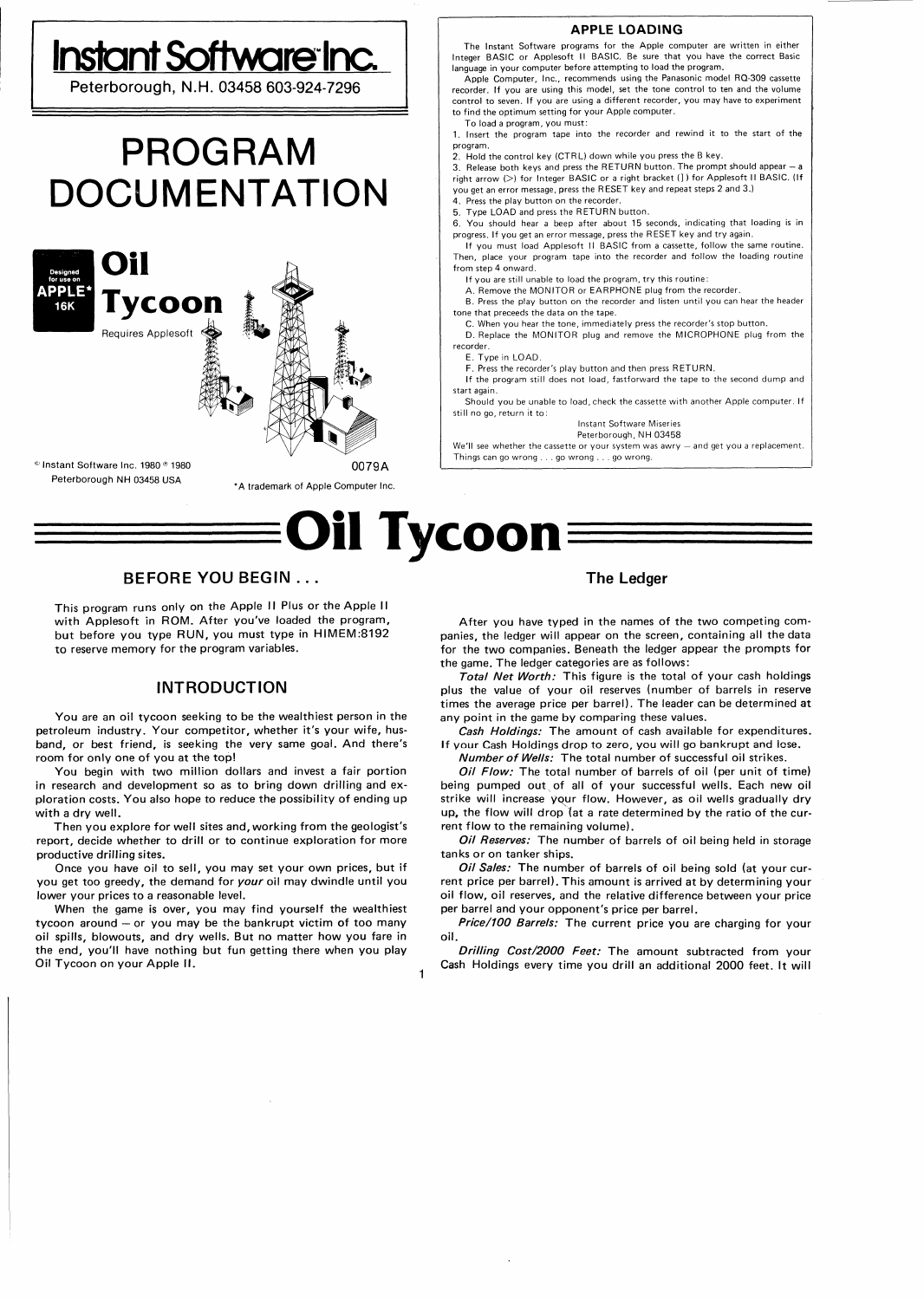start out at \$100,000 but can be reduced to \$50,000 by sufficient research effort.

*Net Oil Profit:* The difference between your current oil revenues (sales x price per barrel) and the current operating costs (based on your oil flow and research effort). This amount is added to your cash holdings (or subtracted from them if it is a negative number indicating a loss). You can determine if you are gaining on your opponent, or vice versa, by comparing your Net Oil Profits.

*Rate of Return:* This number is obtained by dividing your oil profit by your operating costs. A figure of 0% indicates that you are just breaking even; -100% indicates that you have no revenue but still have operating costs; and 200% indicates that your profits are twice your operating costs.

*Current Drill Depth:* Indicates the depth to which your present well has been drilled.

### **Transaction Choices**

*Research and Development:* Type a "1" if you desire to invest some portion of your cash holdings in research and development. You will then be asked to enter the amount of investment (in thousands of dollars). If you mistakenly enter more than your current cash holdings, the question will be repeated. Since investment in research never comes with guarantees of success, there will be a large random chance element in the results of your research investment. These results can include the following:

1. Drilling costs can be reduced to a minimum of \$50,000 per 2000 feet. Once costs reach this level, fur;ther investment will provide no additional benefits.

2. Operating costs can be cut in half with sufficient research effort.

3. Your probability of hitting a dry hole will be reduced.

*Explore:* Type a "2" if you wish to explore for a new oil site. If you choose to explore a particular drill site, you will receive a geologist's report containing the following information:

1. *Dry Hole Probability:* the percentage probability of not hitting oil at the site regardless of the depth to which you drill. If no money is invested in research, this percentage will vary randomly between 20% and 60%. With the maximum research effort, it will vary randomly between 0% and 40%.

2. *Depth:* the expected depth of the well. This figure is listed only as an estimate and could be in error by up to 2000 feet in either direction. The minimum depth is 1000 feet; the maximum depth is 10,000 feet.

3. Flow: the estimated amount of oil that can be pumped out of the well per turn. It may be in error by as much as plus or minus 50%. The minimum flow is 10,000 barrels; the maximum, 100,000.

4. *Volume:* the estimated total number of barrels of oil contained in the field, expressed as a function of the flow. This figure may also be in error by as much as plus or minus 50%. The minimum volume is ten times the flow; the maximum, 50 times the flow.

5. *Report Cost:* the amount that must be paid upon receipt of the report  $-$  even if you don't choose to drill the site. The cost will tend to increase as the quality of the report increases. The minimum report cost is \$8,000; the maximum, \$300,000; and the average, about \$55,000.

Based on the information provided in the report, you must choose whether to drill at the site or to refuse the site. If you drill, any previous well being drilled is eliminated, and the new well is drilled to a depth of 2000 feet. The program will then inform you if you've hit any oil. If you refuse the site, the current exploration will have no effect, except that you will lose the cost of the report.

*Drill:* Type a "3" if you wish to continue drilling an additional 2000 feet deeper at your current well site. The High Resolution graphics of the Apple II allow you to watch a pictorial display of your oil well as it's being drilled.

2

*Re-Price:* Type a "4" if you wish to change the price of your oil. Choosing the correct price for your oil should involve strategy on your part. Don't be too greedy, because too high a price could put you above the market, and your oil would stop selling until you readjusted your prices.

There are two circumstances under which you cannot change your price:

1. "You Have No 0 il To Sell!" Obviously, you must have a successful well before you can change prices.

2. "You're a Regulated Monopoly!" Both players must be selling oil, or the first to strike oil would have an unfair advantage.

*Pass:* Type a "5" if you do not desire to select any of the other transactions. The turn will then pass to the other player. Note: Although you pass, your oil (and your opponent's) will continue to be pumped and sold.

### **DISASTERS**

Two disasters may strike your company:

1. *Blowout:* The well you are currently drilling suffered an explosion and fire and was totally destroyed. A new drilling site will be required, and a cost penalty (\$75,000 per 1000 feet of depth) will be incurred. Also, you will lose your opportunity to make a transaction for that turn. There's a 5% chance that a blowout will occur during each turn when a well is being drilled. When you do get a Blowout, your Apple II makes certain that you know it by letting out a siren whoop of disaster.

2. *Tanker Spill:* This means that (1) some percentage of your oil reserves have been lost and (2) you have incurred an additional cost (equal to the number of barrels spilled  $x$  \$20) to clean up the environment. You lose your turn, just as in a Blowout. There's an 8% chance of suffering a Tanker Spill on each turn when you have oil reserves. Also, as in a Blowout, the speaker in your computer makes certain that you *hear* your misfortune as well as see it on the screen.

## **END OF GAME**

The game will end in one of two ways. Either one player will go bankrupt, leaving the other as victor; *or* the computer will automatically end the game, in which case the player with the greatest Total Net Worth is the winner.

## **STRATEGY TIPS**

1. To obtain the maximum research effectiveness (which is the reduction of drilling costs to \$50,000), you must spend approximately \$2 million.

2. It would be prudent to spend a nominal amount (\$300,000- \$700,000) on research initially. Then, after you have hit your first well, and cash holdings are sufficient, you can supply the remaining amount required.

3. The first well site should be based primarily on the estimated depth and dry hole probability.

4. Once you've selected a site, be sure to remember the estimated depth so you will know when to quit if it's a dry hole - that is, if you've drilled 2000 feet deeper than the estimated depth.

5. If your oil reserves build to very large values, you will be risking an extremely damaging tanker spill. By lowering your price below your opponent's, you can reduce your reserves.

6. Conversely, if your reserves drop to zero, you should raise your price to obtain more profit.

7. Generally, it is wise to set your price slightly below your opponent's.

8, To determine the effectiveness of price changes, compare your rate of return and oil profits with your opponent's, both before and after the change.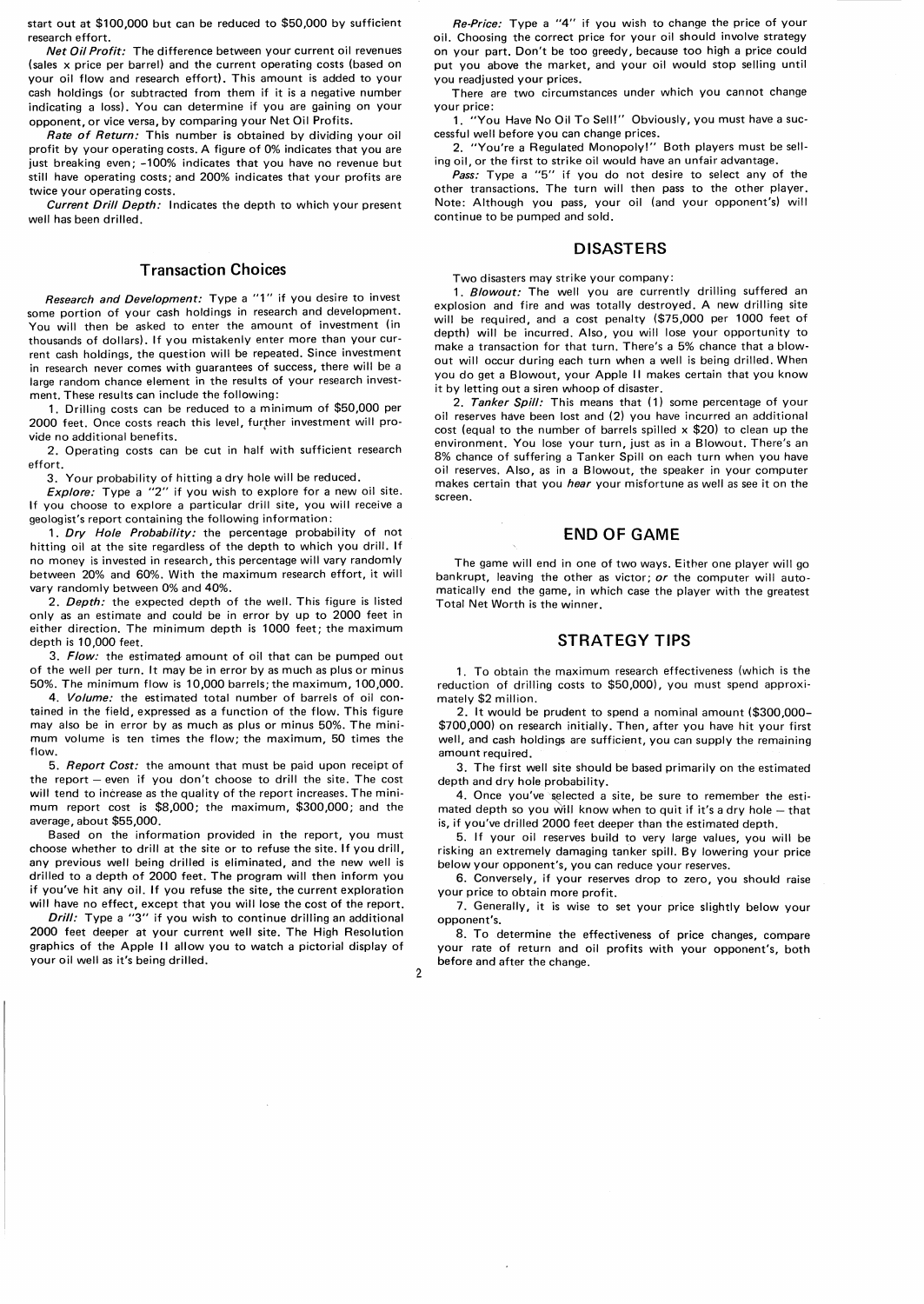#### DISCLAIMER

Nothing in this world is completely perfect, including this program. I say this despite the yeoman efforts of the programmer who originally wrote and debugged it and the people in the Instant Software lab who worked far into the New Hampshire nights, all toward providing you with the best possible program.

Please enjoy it. If you come up with any improvements, you should let me know so I can pass along your ideas to other users. Please note that there is no warranty expressed or implied that this program is

going to do anything other than load and work. We don't guarantee that you will enjoy the game programs, that you will make or save money with business programs, or learn anything from educational programs. We don't guarantee that you will lose weight with a dieting program or avoid disasters with a biorhythm program. But if any program causes suffering (other than acute aggravation) or misfortune, we want to hear about it by mail, not through your lawyer. You are entirely on you own in using the programs.

If you run into problems while using a program, you can communicate with us... preferably by mail, and we'll try to help out. If a problem turns out to be common· place, we'U put the update information in MICROCOMPUTING. You are supposed to read MICROCOMPUTING anyway.

Wayne Green

#### SOFTWARE OPPORTUNITIES

Anyone interested in writing software for fun and profit should send for our instruction sheet: "Dear Programmer." This describes, step by step, the process used by Instant Software for producing these programs. In addition to being able to make rather remarkable money as an author of a Program, there are also opportunities to work on a freelance basis (at home) evaluating programs or converting them from one microcomputer system to another.

If you are thinking in terms of distributing your own programs, you can do worse than find out the benefits of having Instant Software do this job for you. Write to:

"Selling Your Software The Easy Way." Instant Software is looking for programs to puQiish and distribute- business programs, games, home programs, educational programs, scientific programs, etc.<br>For more information, please write to Instant Software, Peterborough NH 03458.

#### CASSETTE RECORDER MAINTENANCE

Often when you have trouble loading a program, it's not the fault of the tape or your computer system. it may be a problem with your cassette recorder. The staff at Instant Software use a large variety of cassette recorders eight hours a day, five days a week. To insure that the recorders will keep up with the demands of our work load, they are subjected to a rigorous maintenance routine.

As you run a tape in any recorder, a particle of oxide may flake off the tape, or a bit of dust may settle from the air. These bits of debris may adhere to the play/record head, causing variations in the volume level and degrading the performance of your recorder.

To keep your recorder in top condition, clean the recorder heads regularly after every 15-20 loads or saves. Use denatured alcohol (available at any drugstore) and cotton-tipped swabs. Lightly dampen a swab and gently stroke the erase head, the record/play head, and the pinch roller. This will remove accumulated tape oxide and dust. You can also use a soft brush or vacuum cleaner to remove dust from the tape compartment.

Every time you press the record or play button, you put a small amount of stress on the play/record head. Eventually the head will be pushed out of alignment. This is one of the reasons why a program recorded when you first got your sytem will not load several months later or won't load on another system.

The cure is to have your recorder aligned by a qualified technician, or if you have the know-how, to align it yourself.

The technicians at Instant Software recommend using an industrial standard alignment tape (they use a Panasonic tape, part No. OZZCFM). This tape allows them to test for playback frequency response, playback level, and the head azimuth adjustment. The most critical aspect, especially for PETs, is the azimuth adjustment.

To run a test on your recorder, connect an oscilloscope to the earphone jack, insert the alignment tape into the recorder, push the play button, and adjust the head for the best waveform on the oscillosocope. If you lack test instruments, adjust the head for the loudest sound and the best high frequency response without changing the recorder's volume setting.

Remember, your recorder is a critical link in your computer system. For the best performance, give it the best care.

#### ACCIDENTAL ERASING

Until you've tried it, you won't believe how easy it is to screw up a data cassette. For instance, the magnet in any loudspeaker can do a fantastic job of removing part of the data . . . and you'll find loudspeakers in portable radios, cassette recorders, TV sets, etc. Power supplies will do even better. No one can even estimate how many tapes have been wiped out by these little TRS-80 power units ... or by putting cassettes on top of the monitors, where its electromagnetic field can weave its subtle work.

Do not treat your cassettes casually. Give them extra care and attention. Keep them away from anything electrical, magnetic or dusty at all times.

Well, accidents can happen, even to the most careful of us. One of your kids can try out a data cassette and push the record button ... etc. You should ward this off by punching out the tabs on the back of the cassette to prevent recording. If things do go awry, we'll redo your cassette for you for a nominal service charge of \$2. Just send back the original cassette, a note as to what went wrong (we like to keep statistics) and the \$2. We'll fix it up for you and get it back as quickly as we can. Try not to get worried if it takes three weeks ... one week each way for the post office (when they are up to that rigorous a schedule) and a week for us to horse around.

### COPYRIGHT

This program is protected by copyright. This means that it is illegal to make a copy of the tape or a listing of the program. Any copy. We feel strongly enough about this to offer a \$10,000 reward for the conviction of anyone copying this program. This means that when your life-long friend and bosom buddy asks you to run off a copy for him, you have, at that moment, to decide whether he wants the program or the ten thou. If you do decide to make the copy, you'd better be very nice to said friend from then on.

Better, if someone is insistent, is to give them the money to buy a cassette of their

own. I could be cheaper in the long run. Why the fuss? We want to make sure that programmers are paid for their programs and paid well. The more money we pay in royalties, the better programs you'll have.

#### IMPROVEMENTS

There are very few programs which cannot be improved. If you work out some improvements to this program, it could be worth your while to send them in for possible use in an updated version of the program. Those who contribute to an updated program will share in the royalties which result. Instant Software Inc., Peterborough NH 03458.





Kilobaud MICROCOMPUTING is designed to help the newcomer to computing to understand computers, while still being interesting to the experts. We try to avoid the use of computerese as much as possible. You'll also find a wealth of software in Kilobaud MICROCOMPUTING ... and more articles every month than any other magazine.

The crew putting out Kilobaud MICROCOMPUTING are the ones who originated BYTE and are the leaders in the field. Only Kilobaud MICROCOMPUTING has a complete microcomputer laboratory for checking both hardware and software.

Kilobaud MICROCOMPUTING is \$2.50 per copy, but is only \$18 for a one year subscription. Back issues are \$3.50 except for a few rare ones which are \$10. To subscribe just send your name and address to Kilobaud MICROCOMPUTING, Subscription Services Dept. lSI, P.O. Box 997, Farmingdale NY 11737. We'll start with the next published issue and send a bill for the subscription. If you are not delighted with the first issue, just return the bill and we'll be disappointed to lose you. Readers of Kilobaud MICROCOMPUTING are generally very enthusiastic and read it from cover to cover. You can also subscribe by calling (during working hours) 800-258-5473.

3